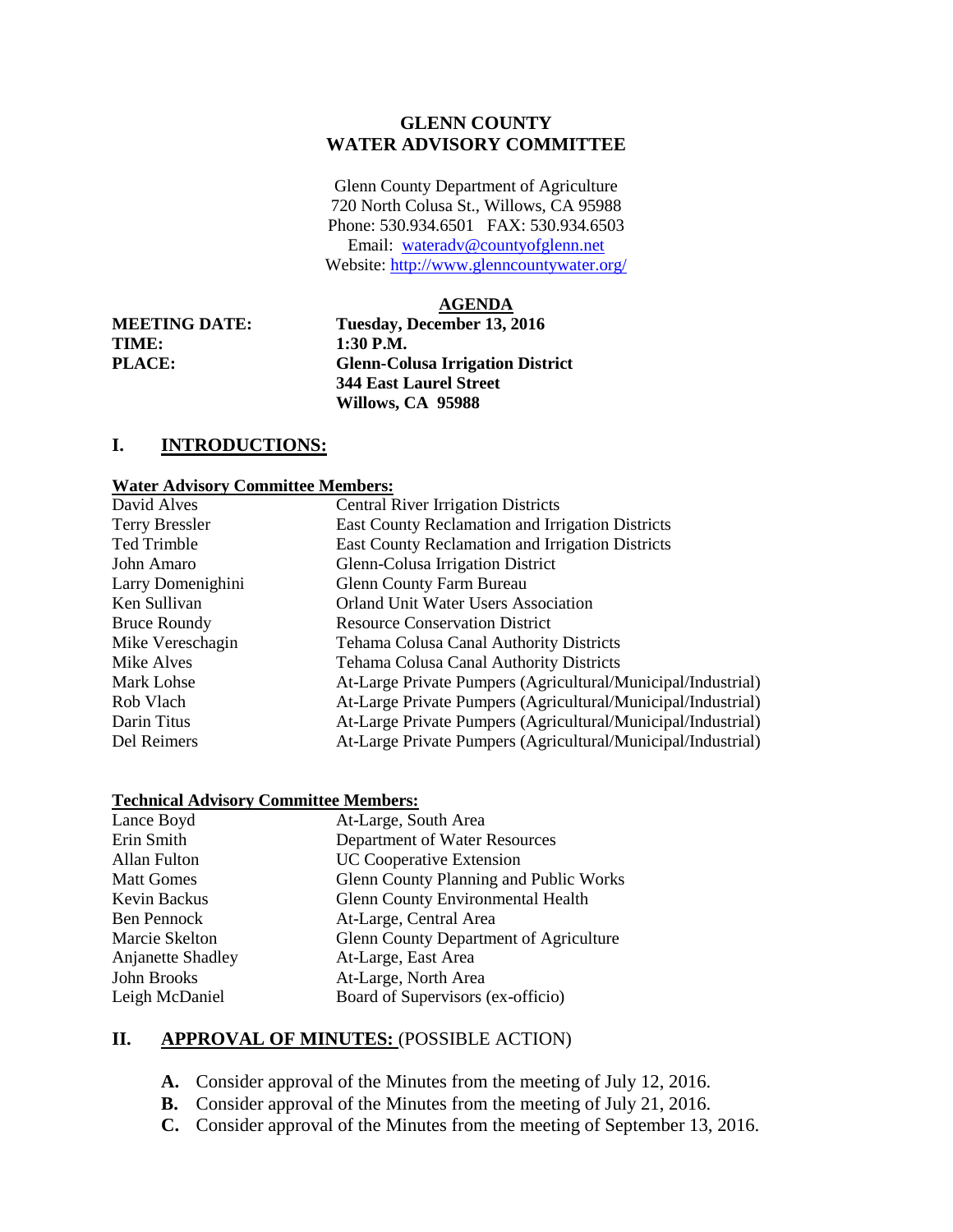## **III. AGENDA ITEMS:**

**A. Public Comment:** Any person wanting to address the Water Advisory Committee on any item NOT ON TODAY'S AGENDA may do so at this time. Please limit your comments to three (3) minutes. The Water Advisory Committee will not be making decisions or determinations on items brought up during Public Comment.

## **B. Discussion and/or Action Items:**

- **1.** Well Permit Application/Well Application Procedure- (POSSIBLE ACTION)
	- a.Receive recommendation from the TAC on the Draft Well Permit Application and Well Application Procedures.
	- b.Consider recommendation to the Board of Supervisors to approve the Well
		- Permit Application and Well Application Procedures.
- **2.** TAC report
	- a.TAC membership-Receive update regarding request to consider additional membership to TAC. (POSSIBLE ACTION)
	- b.County's Proposition 1 grant-Receive update regarding request to consider TAC involvement in County's Proposition 1 grant. (POSSIBLE ACTION)
- **3.** Water Quality Summary Report-Receive Water Quality Summary Report for the Summer of 2016. (DISCUSSION)
- **4.** Other Topics of Interest (DISCUSSION)

# **C. Communications:**

## **D. Member Reports:** (DISCUSSION)

At this time WAC members are encouraged to discuss upcoming or ongoing activities that may be of interest to the committee.

## **IV. NEXT MEETINGS:**

The next WAC meeting has not been scheduled.

The next TAC meeting has not been scheduled.

# **V. ADJOURN:**

Any documents related to agenda items that are made available to the Water Advisory Committee before